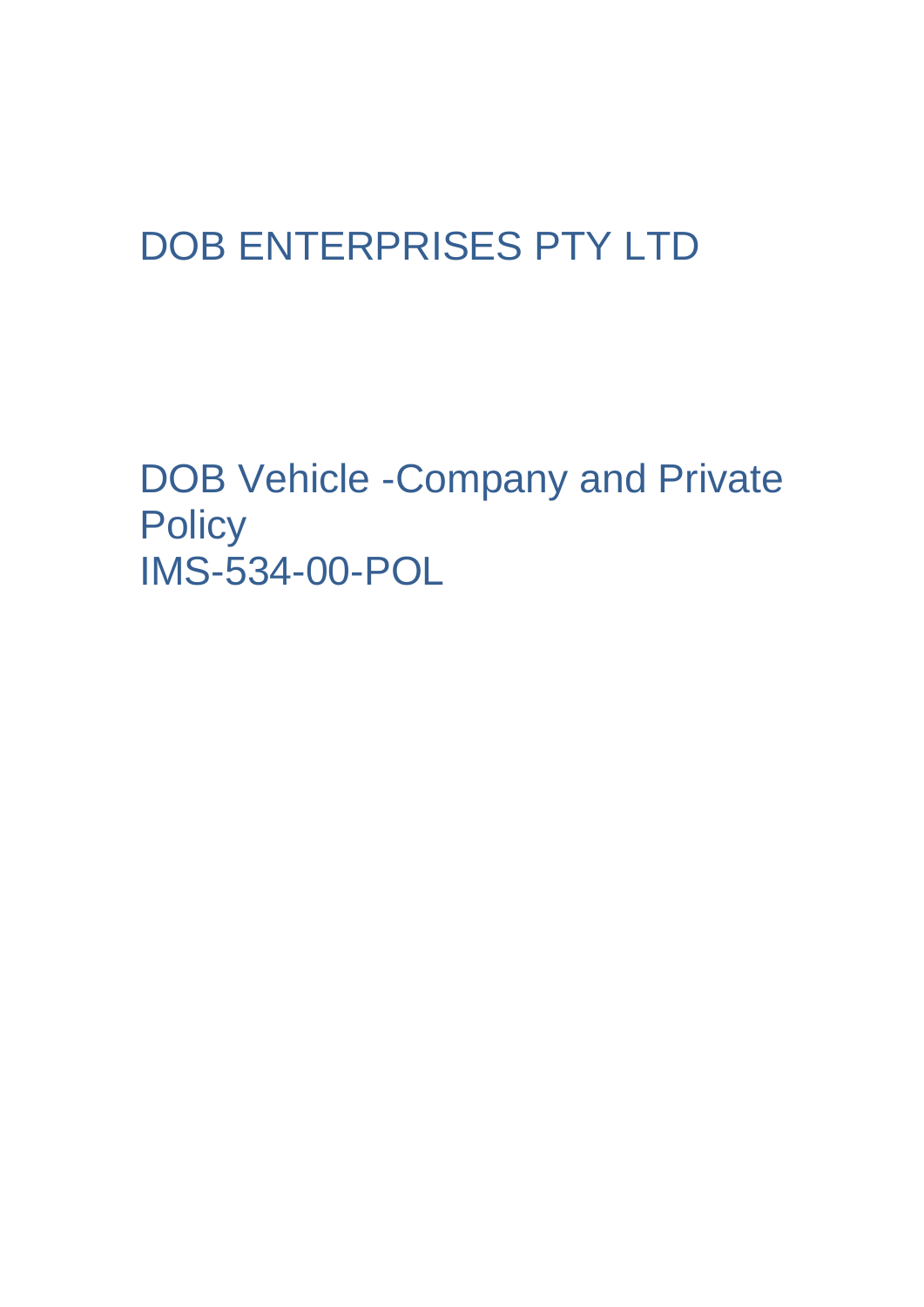# **Revision History**

| <b>Date</b> | <b>Rev</b>     | <b>Modified</b><br><b>By</b> | <b>Changes Made,</b><br><b>Review History</b> | <b>Reviewed</b><br>by | <b>Approved</b><br>by |
|-------------|----------------|------------------------------|-----------------------------------------------|-----------------------|-----------------------|
| 19.02.19    | $\overline{0}$ | Sunette<br>Opperman          | Creation                                      | <b>S</b> Rupert       | <b>S</b> Rupert       |
| 02.03.2022  | 1              | Sunette<br>Opperman          | Update to safety<br>- working away            | <b>S</b> Rupert       | S Rupert              |
|             |                |                              |                                               |                       |                       |
|             |                |                              |                                               |                       |                       |
|             |                |                              |                                               |                       |                       |
|             |                |                              |                                               |                       |                       |
|             |                |                              |                                               |                       |                       |
|             |                |                              |                                               |                       |                       |
|             |                |                              |                                               |                       |                       |

| mbc <sup>-</sup>                                             | DOB ENTERPRISES PTY LTD<br>ABN 20112 866001                                                   | Revision     |                | Date | 02.03.2022  |
|--------------------------------------------------------------|-----------------------------------------------------------------------------------------------|--------------|----------------|------|-------------|
| <b>Iclocur hire</b><br>mbc`<br>Imbo<br>mtc<br>sursing agency | Level 1 49 Horton Street<br>Port Macquarie NSW 2444<br>Ph: 1 300 854 622<br>Fax: 02 6583 8468 | Document No. | IMS-534-02-POL | Page |             |
|                                                              | UNCONTROLLED WHEN PRINTED OR DOWNLOADED                                                       |              |                |      | Page 2 of 6 |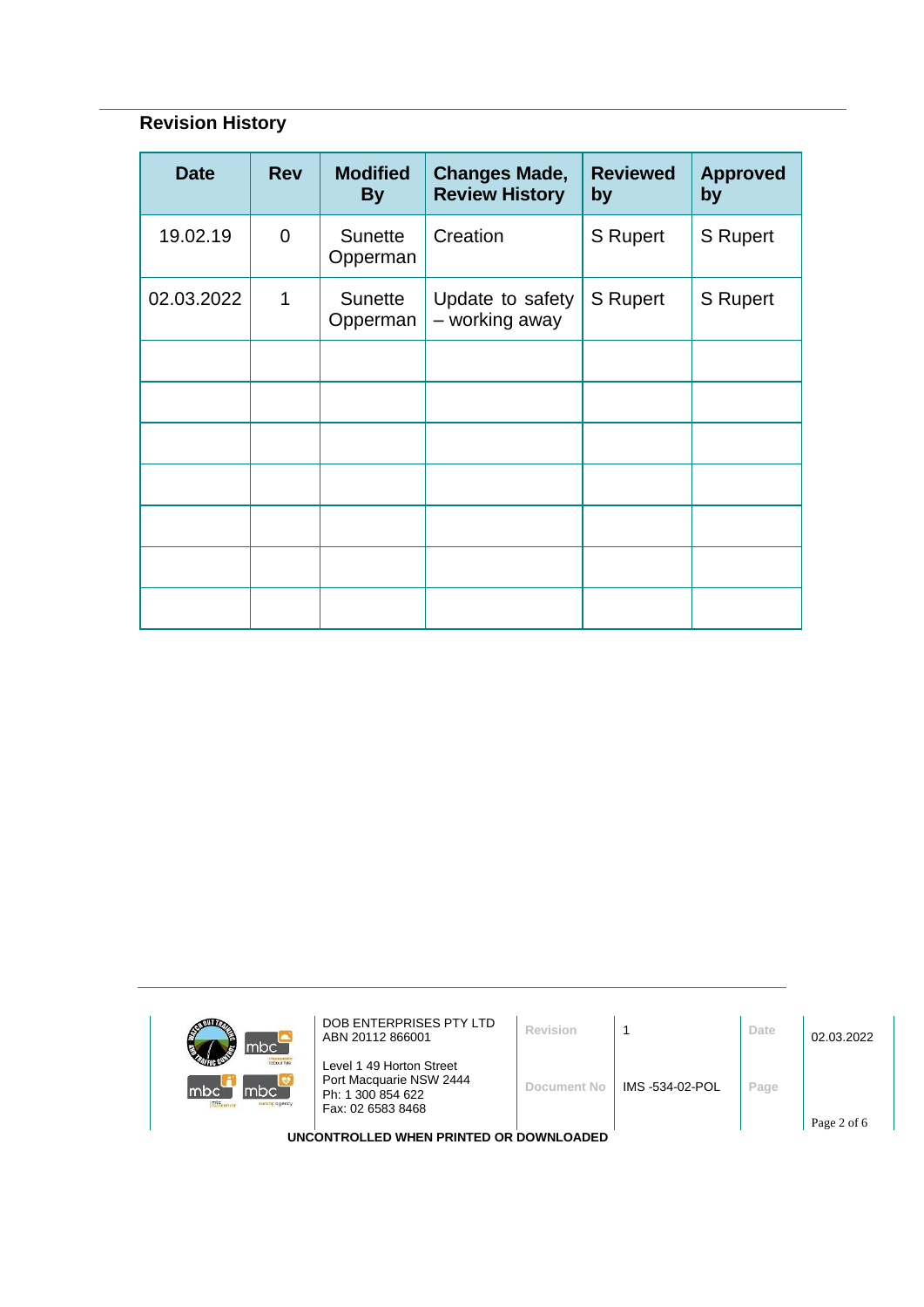This Policy is not limited to the workplace or work hours. This Policy extends to all functions and places that are work related. For example, work lunches, conferences, Christmas parties and client functions.

All work related travel must be approved by the Director of DOB in writing.

# COMPANY VEHICLE USAGE

Responsibility for expenses

- If DOB provides an employee with a motor vehicle, the employee is entitled to use it for work-related purposes. Personal use (that is, non work-related use) of the vehicle is not permitted (unless prior written consent is obtained from the DOB Director), with the exception that direct travel between the employee's home and the employee's place of work is permitted.
- Family, friends, clients, unauthorised staff or other members of the public ARE NOT permitted to drive a WTTC or DOB vehicle under any circumstances.
- DOB will pay all registration, taxes, insurance premiums, running costs, maintenance, and repair expenses associated with the running of the vehicle.

Ownership of vehicle

- At all times, the vehicle remains the property of DOB.
- Maintaining DOB's vehicle

An employee who is provided with a vehicle must:

- take good care of the vehicle; KEEP VEHICLES CLEAN  $\Box$
- $\Box$ Ensure a vehicle inspection is done when collecting vehicle before and after rostered work, and when collected from scheduled maintenance/service.
- $\Box$ not allow the vehicle to be driven by anyone other than an authorised employee who has signed the vehicle usage agreement. Written permission must be obtained from the DOB Director for any other person to use the vehicle;
- $\Box$ not fit any accessories to the vehicle without prior written approval from the DOB Director or Business Manager
- pay all parking and traffic infringement penalties relating to use of the vehicle incurred by  $\Box$ the employee and provide timely nominations to the appropriate authority for parking and traffic infringement penalties not incurred by the employee;
- $\Box$ ensure that the vehicle is securely locked when left unattended and that any alarm system fitted to the vehicle is turned on:
- ensure that the vehicle is available for use by other employees when required;  $\Box$
- drive and use the vehicle only for the purpose for which it is intended;  $\Box$
- $\Box$ ensure that the vehicle is properly garaged or safely parked when not in use;
- when required by law, immediately report any accidents involving the vehicle to the police;  $\Box$
- $\Box$ immediately inform DOB of any faults or damage to the vehicle;
- keep the vehicle clean and in good order.  $\Box$
- $\Box$ Do regular stock counts and equipment checks as & when directed
- Regularly clean vehicle and all equipment on vehicle.  $\Box$

Use of vehicle while on leave

While on authorised leave, the vehicle must not be used by the employee or any other unauthorised driver. If directed to do so by DOB, the employee must return the vehicle to DOB's premises prior to the commencement of the leave.

| mbci                                                             | DOB ENTERPRISES PTY LTD<br>ABN 20112 866001                                                   | Revision    |                | Date | 02.03.2022  |  |
|------------------------------------------------------------------|-----------------------------------------------------------------------------------------------|-------------|----------------|------|-------------|--|
| <b>Icloour hire</b><br>mbo<br>mbc <sup>-</sup><br>sursing agency | Level 1 49 Horton Street<br>Port Macquarie NSW 2444<br>Ph: 1 300 854 622<br>Fax: 02 6583 8468 | Document No | IMS-534-02-POL | Page | Page 3 of 6 |  |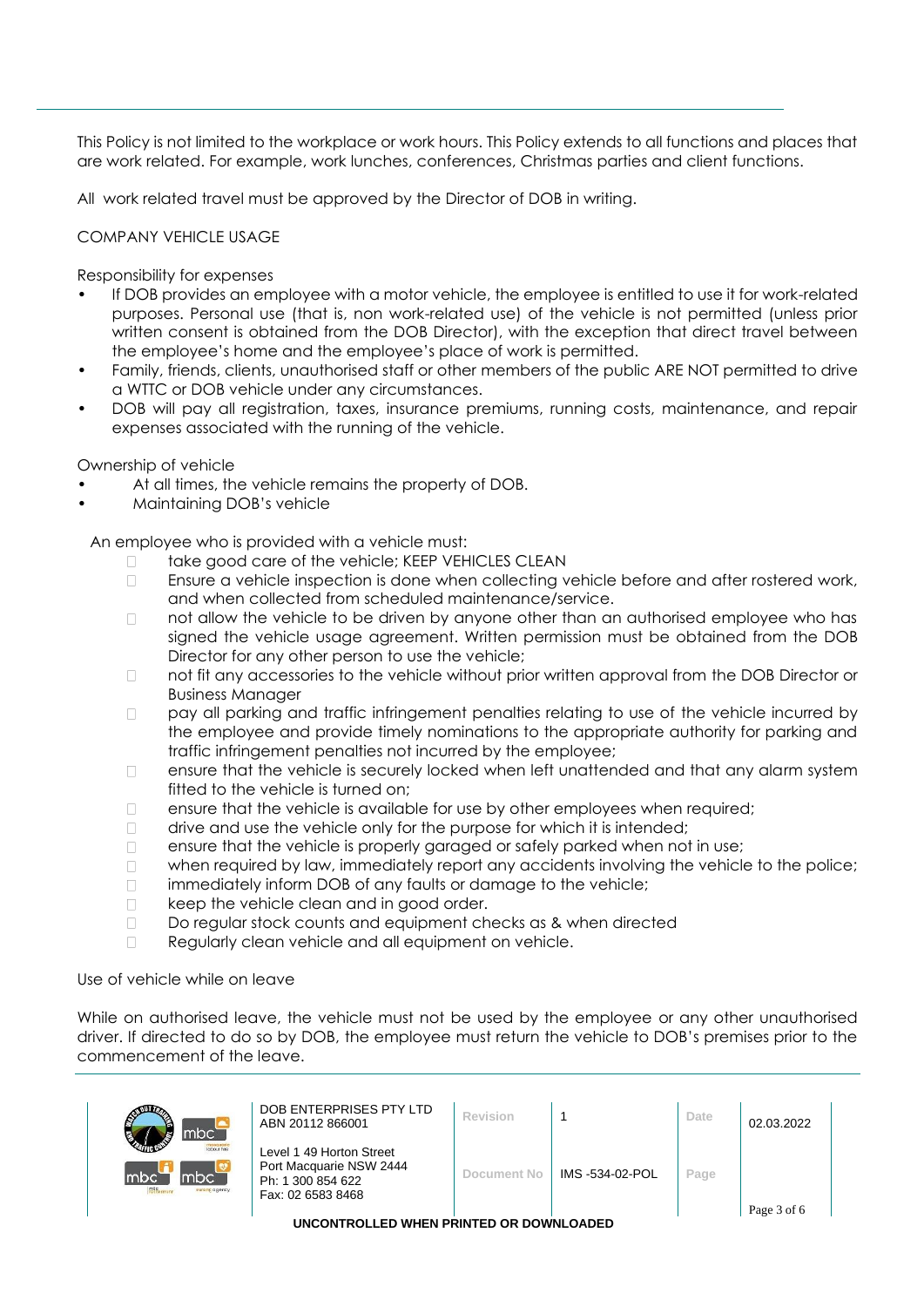# Safety

The employee's obligations with respect to safely using DOB's vehicle include:

- night driving: Under NO circumstances is driving a company vehicle or a private vehicle on behalf of DOB permitted after dark unless prior consent is given by DOB Director-Susan Rupert. This permission will only be granted after full disclosure of the necessity to do so. Confirmation must be received via SMS or email from Susan Rupert.
- obeying all relevant road rules and legislation;
- not driving the vehicle if the employee is taking any medication that may adversely affect the employee's ability to drive or after the employee has consumed any alcohol or illicit drugs. DOB has zero tolerance for alcohol and other drugs in the workplace.
- ensuring that the first aid kit provided with the vehicle is kept fully stocked and that items in that kit which have a 'used by' date are replaced after that date.
- Ensuring that Fire Extinguisher, spill kit, TCAWS Manual, docket books and all other necessary paperwork is kept up to date and stocked.
- ALL DOB Vehicles have a strict NO SMOKING policy in and around the vehicles
- If an employee is involved in any accident as a result of medications use, intoxication, unlawful drug taking, negligence or recklessness, the employee will be responsible for paying any excess on the insurance and any other amount not covered by the insurance.
- **Travel from job site to home in DOB vehicles must be direct travel – no stop offs. Fuel and restroom stops permitted. Under no circumstance are you allowed to drive a WTTC vehicle when you have consumed ANY alcohol and/or ANY recreational drugs, disciplinary action will be taken, including possible instant dismissal.**
- • **DOB has a ZERO drug and alcohol policy and driving when any alcohol or drugs are consumed is not permitted.**
- • **When working away, unless written consent is given, all team members must use accommodation provided**

# License

Employees must maintain a current driver's licence. An employee must notify DOB immediately if their licence is suspended or cancelled. If it is a requirement of an employee's employment to drive a motor vehicle, the suspension or cancellation of the employee's licence will end the employment.

Driving while unlicensed or suspended will transfer all liability onto employee. This includes but is not limited to: speeding infringements, traffic accidents, damage to DOB vehicle, damage to client property and damage to member of public's property.

# Return of vehicle

The employee must return the vehicle when the employment is terminated, or when directed to do so by DOB.

DOB considers the provision of a motor vehicle as a significant privilege. Accordingly, DOB reserves the right to withdraw use of the motor vehicle for any employee at any time.

Breaches may also result in other disciplinary action, including, but not limited to, termination of employment OR financial penalties.

| mbc7                                                                     | DOB ENTERPRISES PTY LTD<br>ABN 20112 866001                                                   | Revision    |                 | Date | 02.03.2022  |  |
|--------------------------------------------------------------------------|-----------------------------------------------------------------------------------------------|-------------|-----------------|------|-------------|--|
| <b>Icloour hire</b><br>mbc<br>mbc<br>m <sub>inte</sub><br>sursing agency | Level 1 49 Horton Street<br>Port Macquarie NSW 2444<br>Ph: 1 300 854 622<br>Fax: 02 6583 8468 | Document No | IMS -534-02-POL | Page | Page 4 of 6 |  |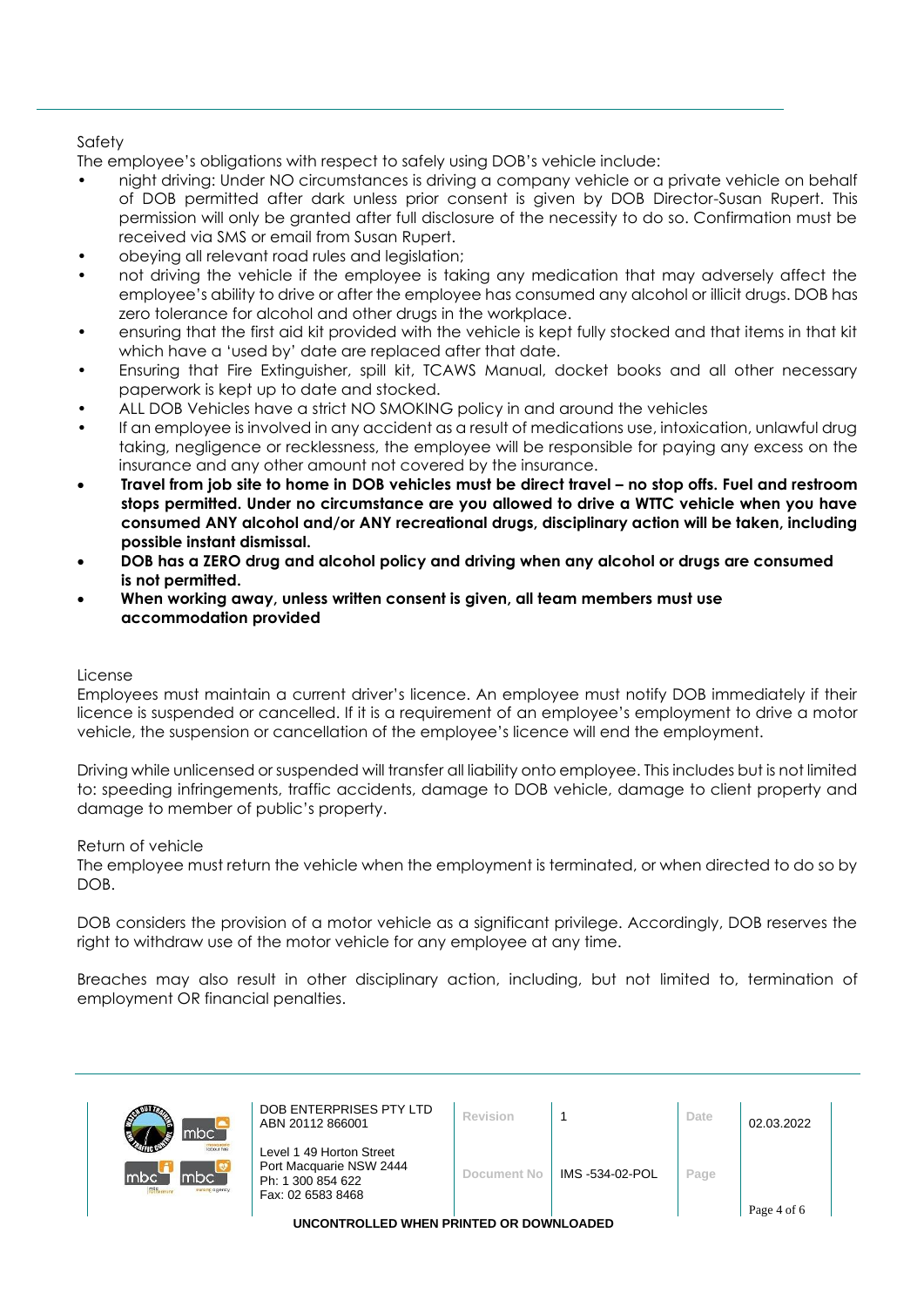Additionally, DOB may inspect the motor vehicle at any time without notice. If vehicle is found not be of standard in accordance with cleanliness or maintenance, the employee may be financially liable for repairs or cleaning costs.

# **REFER - Vehicle Use Agreement form 144**

DOB has vehicles to facilitate the effective operation of the business. From time to time, you may be required to use a company vehicle in carrying out your work. At all times, use of company vehicles is governed by this policy and any applicable law enforcement rules and regulations.

#### Driver of Vehicle

To drive a DOB vehicle, you must be in possession of a current and valid driver's licence and you must be in a fit state to drive. If your address and telephone number change, you must report it immediately. It is your responsibility to ensure your licence is current. Any insurance claim not met as a result of a licence not being current shall mean you may be liable.

If your position requires you to drive a vehicle you must inform management immediately if at any time your driver's licence is suspended, endorsed, disqualified, etc.

If you are in charge of any DOB vehicles, you must ensure that the vehicle will not be driven by anyone other than another authorised worker.

Special permission in writing, from Management, or their nominated representative, will be required if another person not falling into the above category is required to drive the vehicle.

#### Vehicle Handover / Upgrade

In the case of taking over a vehicle or if a vehicle swap/upgrading takes place, the vehicle must be inspected at that time and any faults noted and given to the Management.

No changes or alterations to DOB vehicles are to be made unless first approved by Management. No changes or alterations are to be made that compromise the roadworthiness of DOB vehicles at any time.

#### Care and Consideration

DOB vehicles are to be driven in an orderly manner with due care and consideration for the vehicle, the passengers, equipment carried and other road users. Others in the organisation and also in the community note the driver's conduct. You are required to set a good example.

#### **Traffic Laws**

# **All drivers are to abide by traffic laws. Any fines and/or penalties you incur are your responsibility. DOB will not pay speeding, parking or any other fines.**

If driving an organisational vehicle at any time and you commit a 'driving under the influence of alcohol and/ or drugs' offence, and this results in expenses or damage to persons, vehicles or property, DOB will hold you completely responsible.

| mbc`                                                                     | DOB ENTERPRISES PTY LTD<br>ABN 20112 866001                                                   | Revision    |                 | Date | 02.03.2022  |
|--------------------------------------------------------------------------|-----------------------------------------------------------------------------------------------|-------------|-----------------|------|-------------|
| <b>Jobour hire</b><br>Imbc <sup>1</sup><br>mbc<br>mtc.<br>nursing agency | Level 1 49 Horton Street<br>Port Macquarie NSW 2444<br>Ph: 1 300 854 622<br>Fax: 02 6583 8468 | Document No | IMS -534-02-POL | Page | Page 5 of 6 |